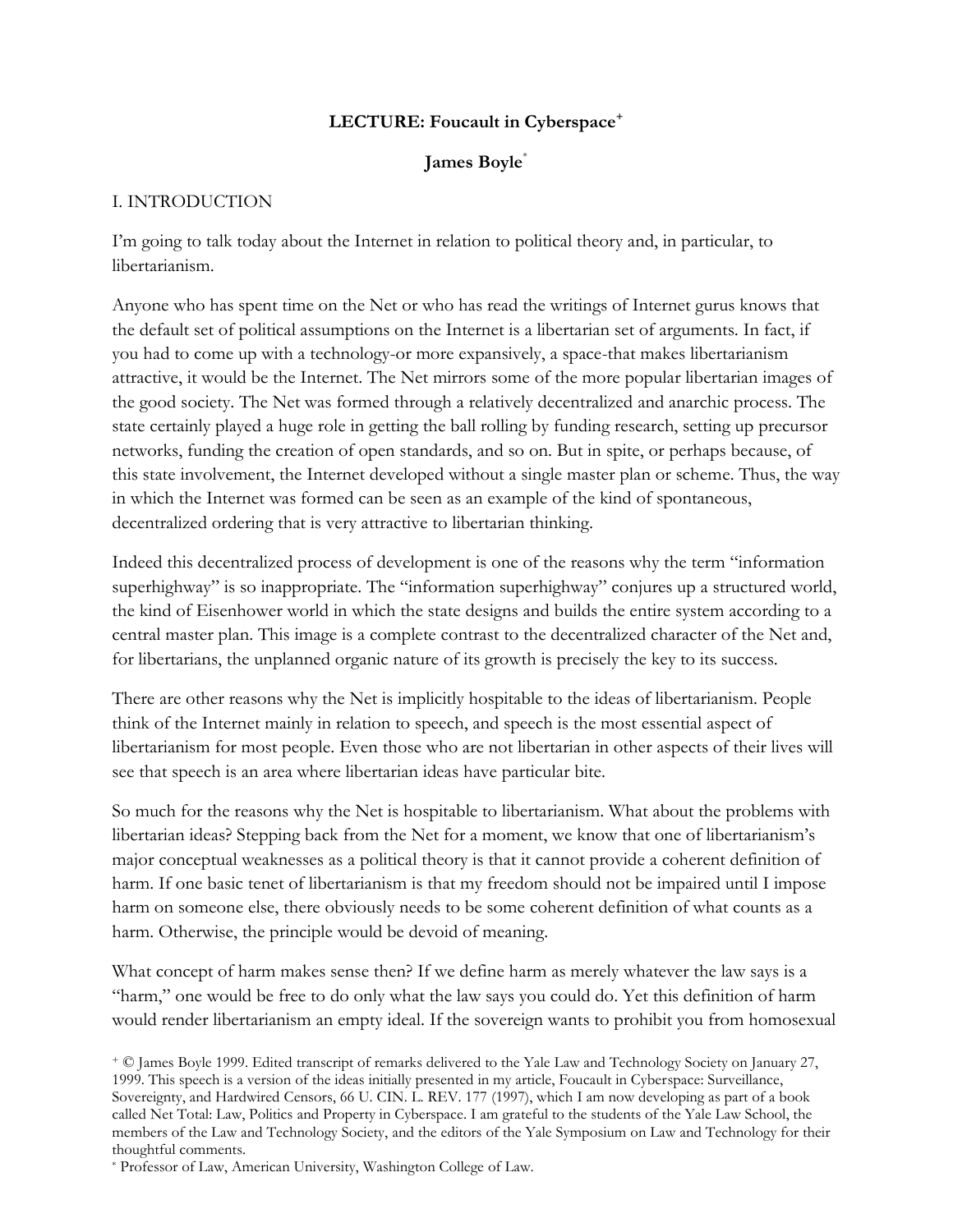love, driving without a seatbelt, or listening to the collected works of Donna Summer, it merely defines these as "harms" and then it may regulate you as it wishes. Defining harm through a notion of natural rights offers some possibilities, but it also offers even greater problems.

Without getting into the rich and complex academic literature on this point, it is clear that (1) the search for a harm principle is a difficult one but that (2) in the realm of speech and the exchange of ideas, the problem of harm becomes much less salient for many people. (Though, to be sure, there have been powerful criticisms of this perspective in recent years.) The dominant vision is that no harm is imposed by speech. People say, "Sticks and stones will break my bones, but words-or, in this case, bytes-will never hurt me." The Net is not only an attractive place for libertarianism because of its structure, it is a place where the conceptual problem with libertarianism-the need to define harmis much less obvious.

There are other reasons that the Net is hospitable to libertarians. In the ideal libertarian world, we have to allow for the possibility of easy "exit" so that citizens can leave communities which they find oppressive or simply annoying. That is, if you do not like the rules we set up in our community, then you can leave and go somewhere else. In one sense, this harkens back to the work of social contract theorists such as Locke; Locke tells those who do not like the social contract that they can leave and go to the savage wilds of America. In the real world, of course, to "exit" in this way is frequently impossible and always costly. On the Net, exit seems like more of a real possibility. If you do not like this virtual community, you actually can leave and go to the savage wilds of America Online. In other words, you can pick your community and its rules. Instead of overarchingly coercive rules posed from above, the rules of a community are set by the community's own members.

For all of these reasons, then, the Net seems like a fertile place for libertarian ideas to go-and indeed they have, to the point that libertarians feel a real sense of resentment at the notion that meatspace governments would dare to attempt to impose their laws on the virtual world. John Perry Barlow, co-founder of the Electronic Frontier Foundation and a consultant in the areas of free speech and the Internet, captured this feeling in his Declaration of Independence of Cyberspace:

Governments of the industrial world, you weary giants of flesh and steel. I come from cyberspace, the new home of mind. On behalf of the future, I ask you of the past to leave us alone. You are not welcome among us; you have no sovereignty where we gather. We have no elected government, nor are we likely to have one. So I address you with no greater authority than that with which liberty itself always speaks. I declare the global social space we are building to be naturally independent to the tyrannies you seek to impose on us. You have no moral right to rule us, nor do you possess any methods of enforcement we have reason to fear. $1$ 

So far I have argued that there is a predominantly libertarian slant to political discussion on, and about, the Net. This libertarian slant comes, in part, from the notion that states are helpless to

 $\overline{\phantom{a}}$ <sup>1</sup> John Barlow, A Cyberspace Independence Declaration (visited Apr. 24, 1999).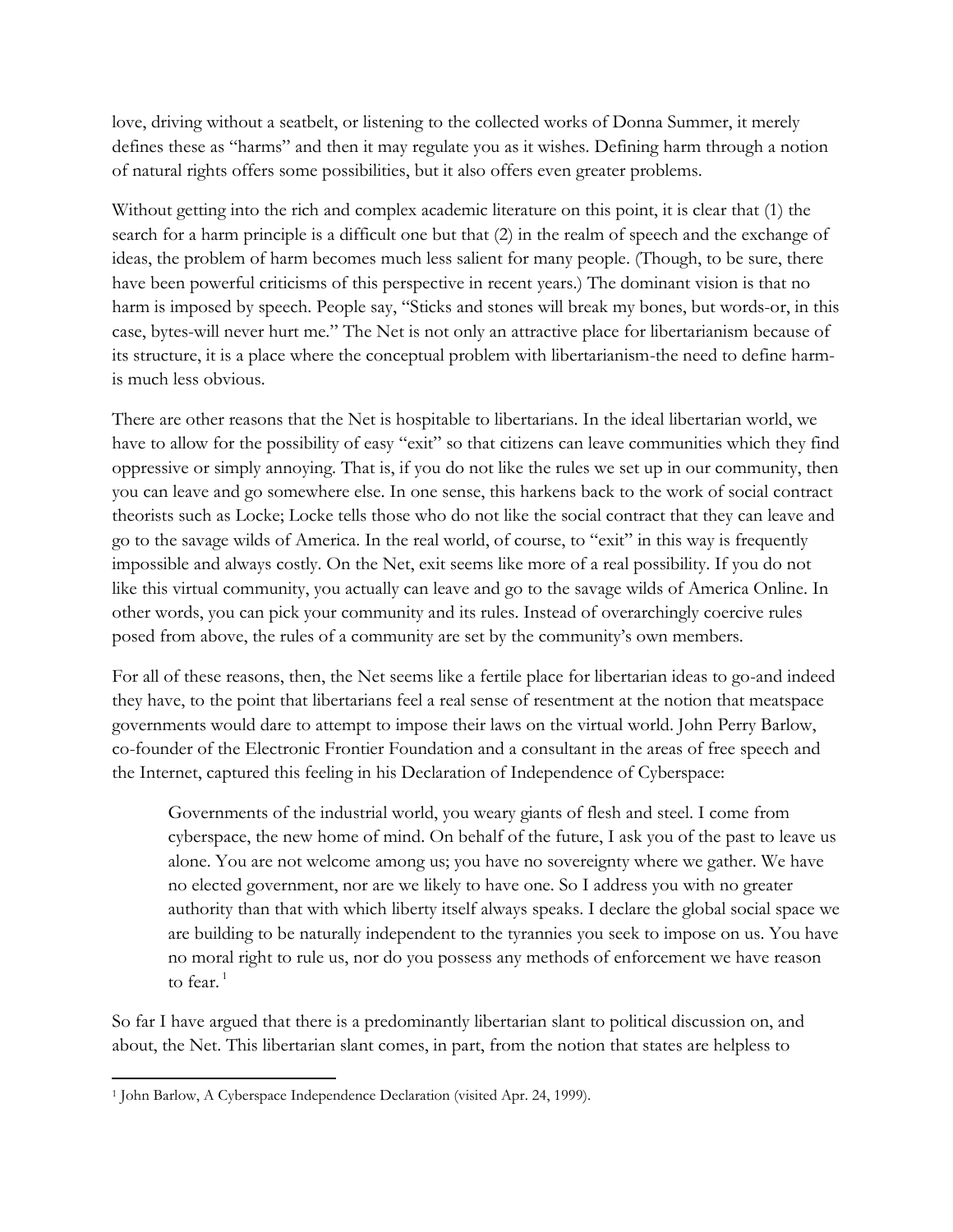regulate the Net and, in part, from a set of assumptions that the Net is both naturally and structurally a hospitable place for libertarian ideals. Today I want to make the unorthodox claim that libertarianism on the Net is actually surprisingly blind to the potential exercise of state power. That is to say that the central Net libertarian ideas, which I shall call "The Internet Trinity," are actually incorrect because they assume too easily that the Net cannot be regulated. They assume there is no way for the state to control the Internet and thus no reason to fear regulation. So, whether we want it or not, libertarianism will be the regime, or at least there will be no regulation of any extensive kind. From there, the Internet prophets move to arguments about what our community should actually be doing. I am going to argue that the underlying assumptions of these beliefs are incomplete, and in some cases, just wrong.

## II. THE INTERNET TRINITY-THREE ASSUMPTIONS ABOUT WHY THE INTERNET CANNOT BE REGULATED BY STATES

#### A. The Internet Treats Censorship as a Malfunction...and Routes Around It

Let me begin by laying out the Internet trinity-the three tenets of the Internet faith that tell us why the Internet cannot be regulated by states. The first one, from John Gilmore, one of the founders of the EFF, $^2$  is that the Internet treats censorship as a malfunction and routes around it. This tenet contains a vital technical truth. The Internet is a distributed network. It is a system which has no central node, no organizing exchange-no one single radio tower, broadcasting device, or control center. Thus it is extremely hard to shut down the Net. You put a blockage in one place, and messages flow like water around it. In fact, "packet-switching" is basically a method of communication by hitchhiking. That is to say, when you write your e-mails or put together a web page, your data is broken up into several different packets, each carrying a little sign that says, "Going to New Haven." The packet of data then hitches a ride along the network. Some of the packets will travel by way of New York, some will travel by way of Boston, others will bounce around for ages until they finally get to their destinations where they will be integrated seamlessly. Try to imagine a censor trying to shut this thing down. It is like trying to grab the soap in the bathyou grab for it and it slips away. The idea of trying to exercise control over this seems impossible, hence the idea that the Internet treats censorship as a malfunction. The packets treat censorship the same way that they do a downed server-they just go around it.

Now this produces what I call the "libertarian Gotcha!" Imagine that you are controlling a large society and you want your citizens to have the benefits of the Internet but you don't want them to have access to the entire content of the Net. Well, you face a real problem. If this was a traditional form of broadcast media, you may be able to jam the signal, as the Soviet Union did for a long time. If this was a print publication, you might embargo undesirable material at the border. In contrast, the Net seems like a tap that only has two settings-it is either on or off. Once it is turned on, you get access to everything. This offers the censor a Faustian bargain. The censor can either say, "We can

l

<sup>2</sup> The Electronic Frontier Foundation (EFF) is a nonprofit organization that is dedicated to preserving the rights of Internet users.

The EFF maintains a homepage at http://www.eff.org.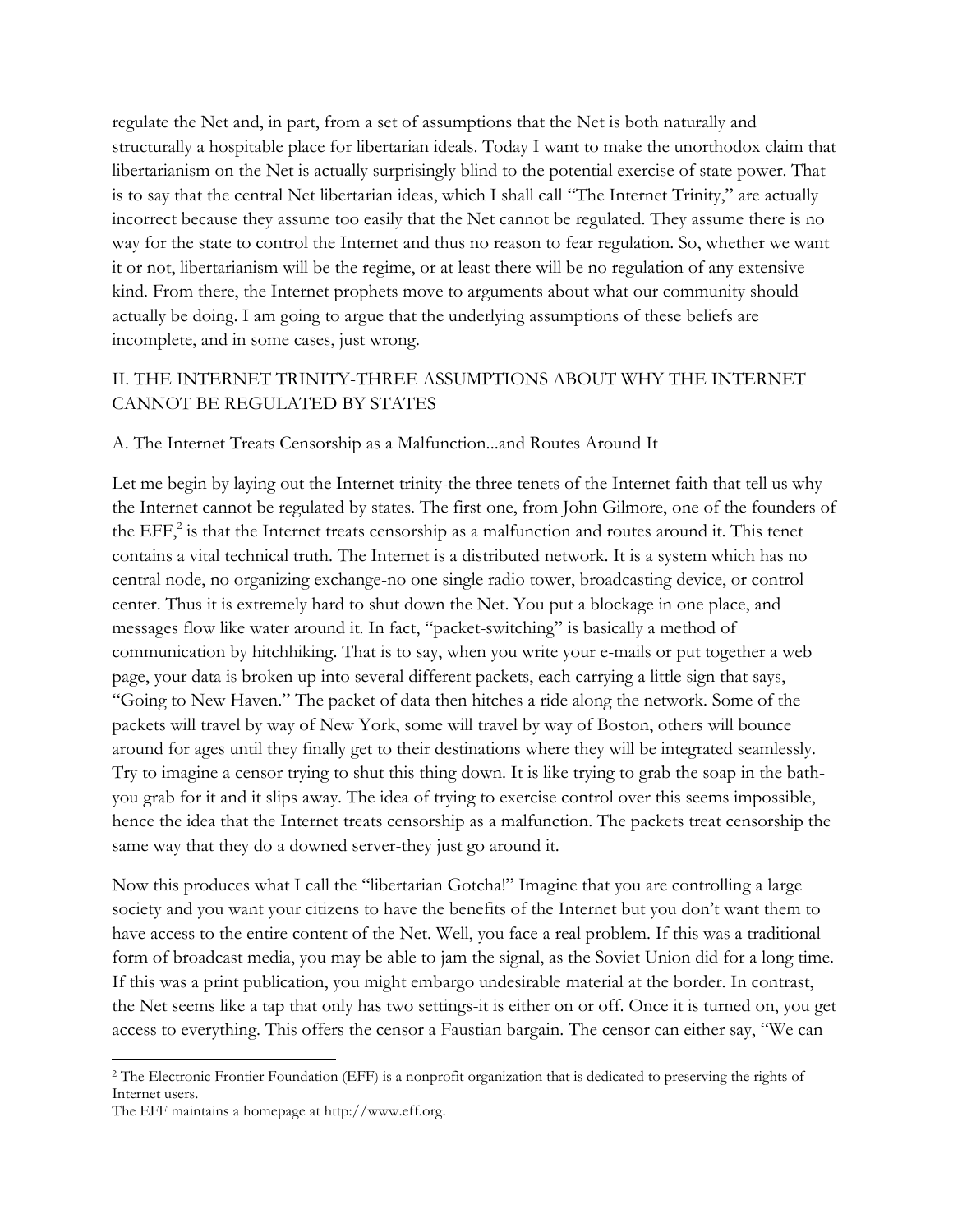give our society, our company, our state, our community access to the Net, but that's access to all of the Net. Or we do not have any access to the Net at all." To the civil libertarian, this is an extraordinarily nice position to have people in. It is a deal you cannot refuse, yet it is a deal you do not want to accept.

Along with this idea often comes a related faith in the history of technology; a kind of technological determinism or technological meliorism in which all societies are moving to an ever more distributed communication system; away from the control of literacy among the elite and towards multiple forms of communications. The Net seems like the ultimate embodiment of this imaginary history. It is the dispersed network par excellence. Indeed, if you subscribe to this view, the Internet is literally the end of history; the ultimately dispersed communications technology.

#### B. Information Wants to Be Free

The second part of the Internet trinity is Stewart Brand's great phrase "information wants to be free." This is the idea that the Net is incapable of being regulated not only because of the technology, but also because of the nature of the messages, the content, on the Net. Many authors believe that information wants to be free-by its nature, information is something which spreads freely beyond anyone's control. The Net is a realm of information, and information is very hard to regulate. The state is too slow and too cumbersome to deal with the technology and to rein in the information. Information will just squirt out of your fingers every time you try to grab it.

## C. No Single Sovereign Can Regulate Speech

The third component of the Net trinity is John Perry Barlow's phrase, "On the Net, the First Amendment is a local ordinance." People appeal to the First Amendment whenever they do not want to be restricted, even in cases, such as the regulation of speech by private parties, where, technically speaking, it has no application. The Cybernauts have turned First Amendment faith on its head. The Net libertarians certainly support the constitutional ideal being invoked, but they think we are putting our faith in the wrong place. We should not put our faith in the law to protect free speech. We should put our faith in technology. Why? Because on an Internet that is global, it is in fact impossible for individual states to regulate speech.

The nature of the network technology, the nature of the informational content, and the fact that the Net stretches across borders beyond the control of any one sovereign all mean that speech cannot be regulated. This kind of three-fold argument has even been extended by others. The cyberpunks, for example, argue that various advances in cryptography will allow us to communicate with each other in unbreakable code. Unbreakable encryption will allow us to set up private digital currencies. It will allow us to set up virtual companies, which exist beyond the reach of any state to regulate. It will be the ultimate evasion of regulation. We will actually be able to create a virtual economy, the currency of which cannot be controlled by any individual state and within which individuals are perfectly anonymous and unidentifiable. We will merrily and happily transact with one another in cyberspace beyond the reach of the state, which will wither away as its tax revenues disappear. This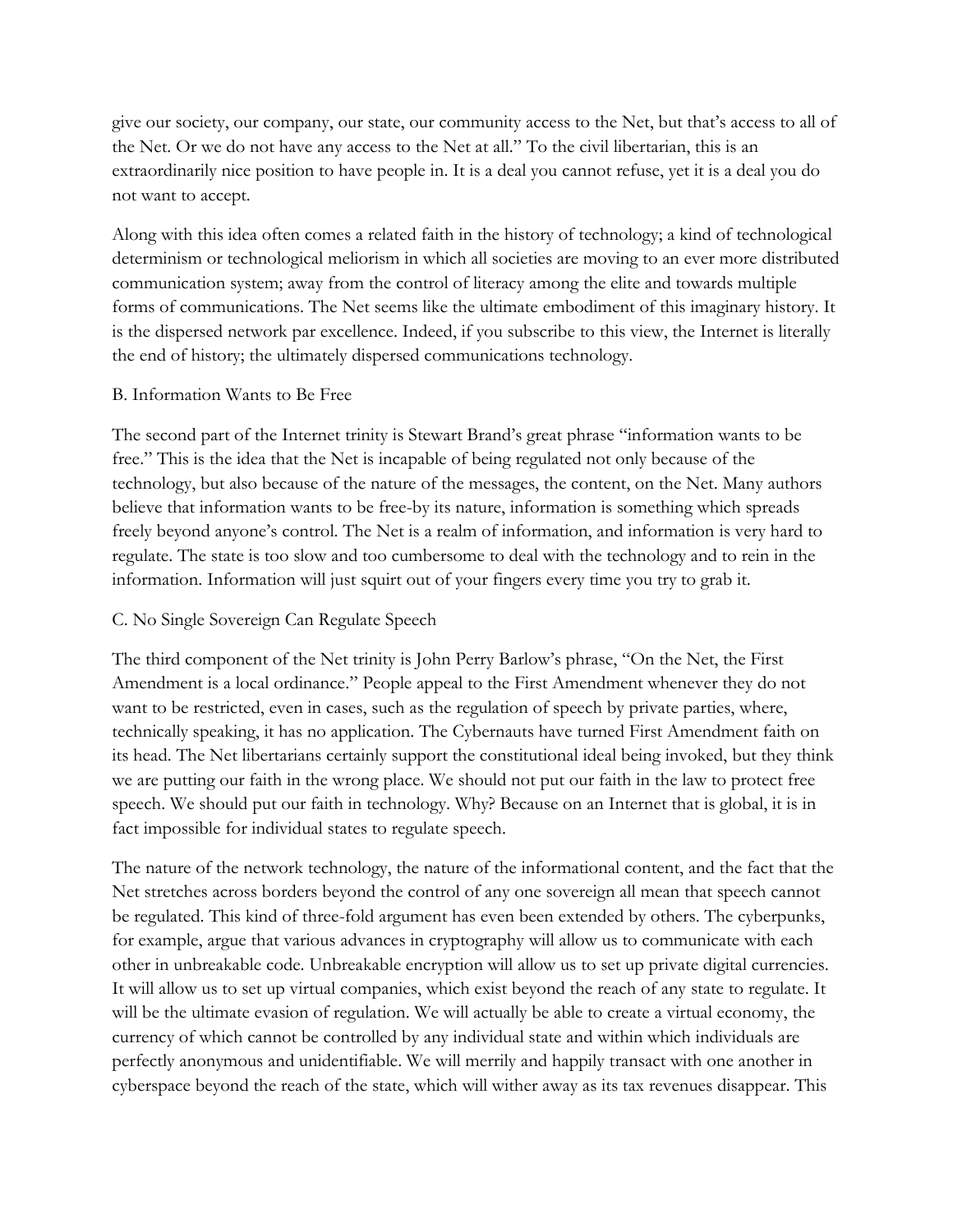vision of cyber-anarchy, like the narrower ideas of digital libertarianism, is premised on the belief that the state cannot regulate the Internet.

# III. FALLACIES OF THE INTERNET TRINITY-WHY THE STATE CAN REGULATE THE INTERNET

## A. The Law Does More Than Punish After the Fact

The view that the state cannot regulate the Internet is overstated and actually wrong. Though Net libertarians might be surprised to hear it, their idea of law is an overwhelmingly positivist one-and nineteenth century positivism at that. Under this view, law is a command backed by threats. It comes from a sovereign and is directed towards a geographically defined area, in which there are subjects who render that sovereign habitual obedience. Law is paradigmatically criminal-it says, "Do not do that or else the state will punish you."

In actuality, of course, there is a lot more to law than criminal law. There is a lot more to law than the punishment of actors ex post facto for having done certain things. The law covers many more areas and exercises power in many other ways. The law sets up property and tort systems and enlists private actors as "private attorneys general" whose job it is to support schemes of public regulation. It does this by making them liable and encouraging them to change their behavior and the behavior of others, as with tort liability or emissions trading in pollution control. It does so by offering them positive incentives to police other parties, as through contingency fee awards to lawyers or statutory damages to whistleblowers. Finally, it does so simply by trying to line up the self-interest of private parties in such a way that the everyday operation of the market will bring about the desired end.

## B. The Internet May Also Be Regulated by Technology

Libertarians tend to look at technology as something that is neutral. If there are problems on the Net, they can be solved by the software, by the hardware, or by the code. There will be a technical fix for it. Yet libertarians do not seem to be troubled by the idea of a technical fix for regulating conduct. To them, regulation through technology is unimportant while regulation by the state seems implicitly much more problematic. Later in this talk, I will argue both that libertarians ought to be more skeptical about technological solutions and that, through standard setting and "architectural" changes, the state has considerably more ability to regulate the Net than had been previously imagined.

# C. Both Public and Private Rules Serve to Regulate

The final assumption underlying the Internet trinity is a vision of markets expanding beyond state boundaries and flourishing without law, without regulation. We envision a perfect, free market existing without the state exercising power over it. In this vision, markets form spontaneously in the absence of regulation. The rules of contract, property, tort, and intellectual property are not seen as regulation, but are merely elements constituting the market. We tend to see both private and public law-environmental regulation, say-as being regulatory mechanisms for shaping marketplace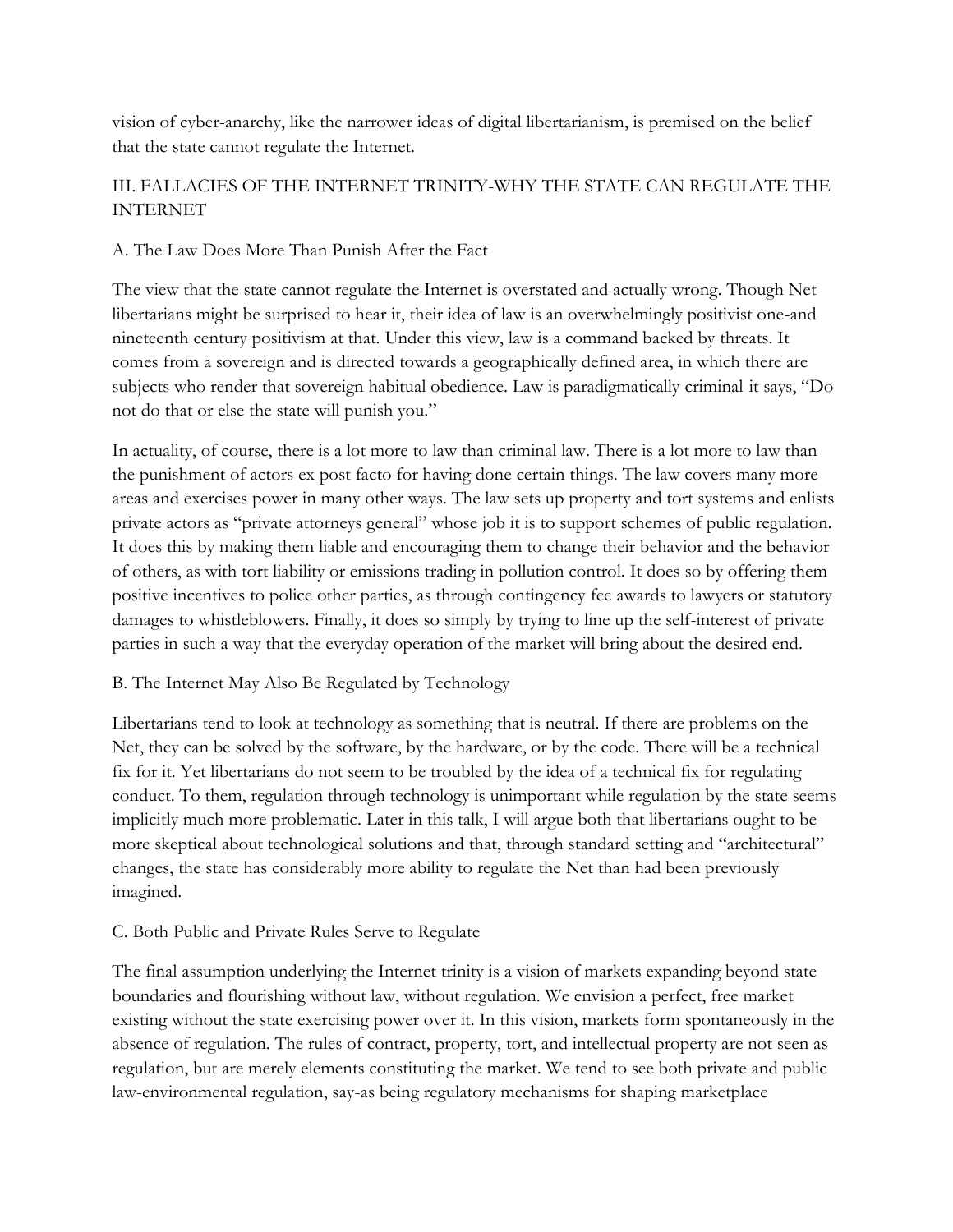transactions. But a moment's thought (and a little legal realism) should reveal what a shallow view this is. The state, in fact, exercises enormous power, through its ability to set up the ground rules of property, contract, and tort, the very rules that constitute the market.

## IV. FOUCAULT'S VISION OF POWER AND ITS RELATIONSHIP TO THE INTERNET

So where does Foucault come into all of this? Foucault's ideas are useful in two ways. In his work, Discipline and Punish,<sup>3</sup> and a variety of other places, Foucault says that our visions of power are much too obsessed with the state. We tend to focus on the state, and in particular, we tend to focus on the triangle of the sovereign, the citizen, and the right. Our vision of power is largely this: I, the sovereign disciplining you, the subject. In a more liberal version perhaps you are able to interpose the shield of "a right" which stops me from doing something negative to you. This is a relatively simple vision, one of a world in which power is largely exercised by states on individuals unless those individuals can claim legal rights to block out state power. Foucault, although he was not writing about the Net or even about this century, argues that actually there are many other ways in which power is exercised.

## A. The Panopticon: The Internalization of Power

The first way in which power can be exercised lies in the concept of the Panopticon. Foucault takes the utilitarian idea of a prison constructed around a single observing warden, who with his enormous telescope moves from cell to cell and may, at any moment, be observing the behavior of the inmates in their cells. The inmates never know when the warden is watching; thus, the inmates must conform their behavior to the correct rules at all times. The wonderful idea here is that there may not actually be any enforcement mechanism other than self-regulation. That is, the warden may be sleeping on the job, yet the inmates will behave because they think the warden is monitoring them. Thus, there has been an internalization of power, an internalization of the sovereign as represented by the warden. It is a penal version of the super-ego where you have a little voice in your head whispering, "The warden might be watching."

## B. Implicit Regulation Through Architecture

Foucault also wrote about the way in which architecture actually exercises power. Foucault was originally writing about architecture, literally. He directs our attention, not so much to the legal status of the worker vis-à-vis the employer, but to the way that the design of the factory itself sets the workers up so that each worker is subject to the gaze of all the other workers and to the watchful eye of the boss. The workers-like the inmates of the panopticon-are forced to conform their behavior to that of an ideal worker. I want to extend this idea to non-literal architectures, and in particular, the architecture of the Net.

The Internet is one type of architecture, an intangible yet obvious structure. Foucault's vision of constructing a space that actually exercises power applies here as well. In this space, if our vision of

 $\overline{a}$ <sup>3</sup> MICHEL FOUCAULT, DISCIPLINE AND PUNISH: THE BIRTH OF THE PRISON (1977).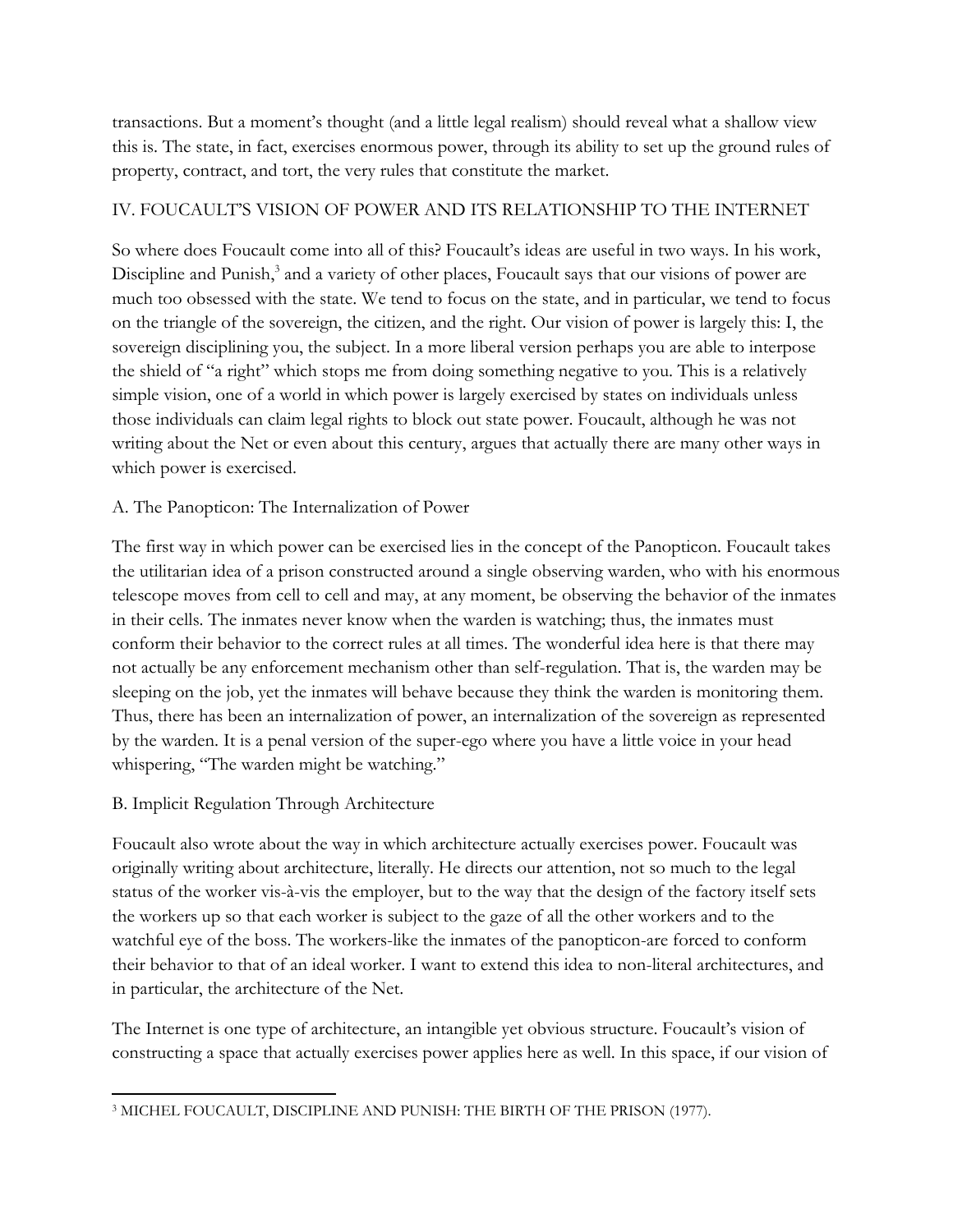power is the sovereign who punishes bad citizens, then we would say that power has no foothold on the Net. But architecture, the ways in which the system is set up to permit, or to require, certain forms of identification, monitoring, or payment, is a kind of power that constrains quite effectively. Architecture is important because it can construct constructing a world in which individuals interact in such a way that each person can only do the things that he or she is supposed to do—alternative behaviors are not permitted by the architecture.

# V. A MORE COMPLETE VISION OF THE REGULATION OF THE NET

Foucault's point is that focusing on the state provides an incomplete account of power because private parties wield power as well. Power is not only exercised by the sovereign. Applying this argument to the Net, we can see that the vision of the state regulating the Net by punishing wrongdoers ex post is remarkably incomplete.

Let me start with an example, the Digital Telephony Act. When digital telephones were being introduced in the United States, the FBI insisted that the digital telephone system be designed so that law enforcement would have the ability to tap digital phones in the same way that they could tap landlines. The FBI was worried that digital telephony could be encrypted or used on different frequencies to evade law enforcement. The result was that digital telephony is actually designed to be tappable. The designed tappability of digital telephony is a completely different vision of regulation from the vision of the state punishing you after you have used the digital telephone to commit a crime. Here, the state has actually constructed the medium in such a way that the powers of discipline and surveillance are included within it.

This is not unusual for the state to do. As I pointed out before, one of the ways in which the state's power is exercised is by enlisting private parties. Take, for example, the law of products liability. We impose strict liability on product manufacturers and sellers to encourage them to invest in safety. We also offer contingency fees that give lawyers an incentive to find and litigate cases, which in turn impose damages that further encourage manufacturers to build things safely. Because of this system of laws, we do not have a complex set of explicit regulations detailing that a manufacturer must build a chair with these dimensions or else suffer the state's punishment. Instead, our enforcement mechanism is the internalization of costs and the enforcement mechanism is largely private. The state will not tell you how to build a chair, but if you build an unsafe chair, you will be sued by consumers and no one will buy your chair; these will be the costs you have to bear for building an unsafe chair. This type of enforcement is done through the market, but it is just as much of a way of exercising power and regulating the industry.

This type of private enforcement has been much tried on the Net with mixed success. My favorite example is the attempt through the NII Copyright Protection Act to impose strict liability on Internet service providers for copyright violations perpetrated by their subscribers. The idea there is if I send you a copy of a pirated software program across the Internet, the copyright holders can sue me, as well as the online service provider. The Clinton Administration's White Paper would have made the online service provider strictly liable for my copyright infringement, whether or not they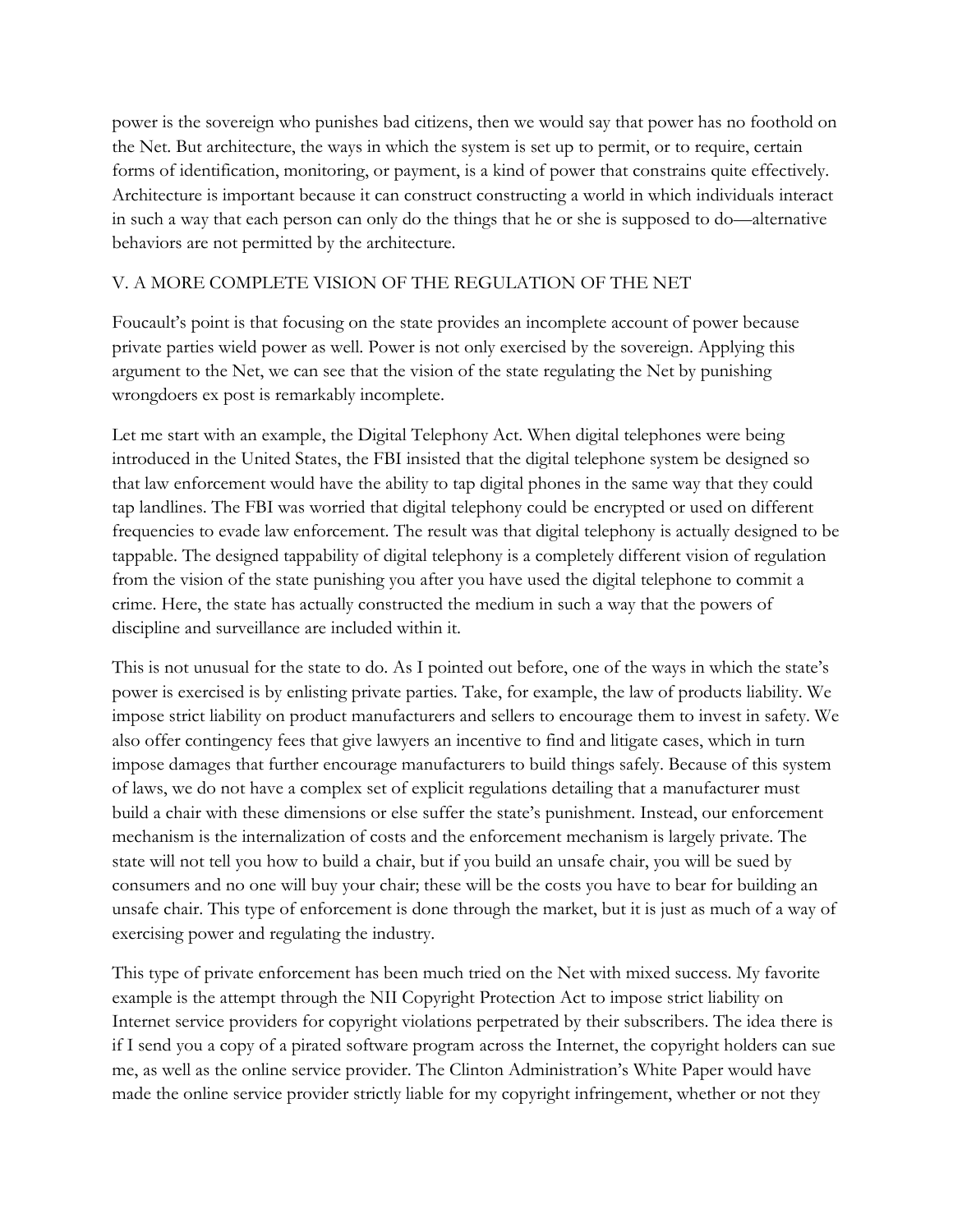knew about the copyright violation. This theoretically would encourage online service providers to monitor what their subscribers were doing. They would make subscribers consent to digital detection schemes to detect copyright violations. The scheme was an attempt to exercise power over the Net by enlisting private parties on the one hand and using technological means on the other, all without state intervention. The scheme seems to me like a very, very bad idea, and thankfully, it was defeated. But the paradigm it represents is one that we will see again.

Let me talk about one other example. When the ill-fated Communications Decency Act was proposed, a group of programmers decided that they should head off these attempts to regulate the Net by showing that regulation could all be done more cleanly, easily, and less coercively through technological means. These programmers developed a fascinating system called the Platform for Internet Content Selection (PICS). PICS is a rating system in which the contents of web pages could be rated so that undesirable content could be identified and separated out. Web pages could be rated both by first parties and third parties. That is to say, you could rate your own web page, saying, "This is Boyle's intellectual property page, not much nudity and not much violence, some strong language." Or, alternatively, you could go through a third party rating system. For example, if you do not want to see material that is degrading to women, you could download all your materials through the National Organization for Women's server and the National Organization for Women will have rated and filtered out content that is degrading to women. You could use the National Rifle Association filtering service so you would never have to listen to any of those anti-gun nuts. The important point to note here is that this kind of filtering would mean that the tap no longer has to be either on or off. This would actually allow some selection of content. Remember that the idea behind the PICS scheme was that, since there was some private filtering, the desire to regulate the Net through the law would be curtailed.

Of course, all actions have unintended consequences. What has happened now is that PICS has been seized upon as a wonderful way to rate the Net and government regulations now require the installation of a variety of blocking and filtering software in certain public institutions, such as schools and libraries. (Some of the software used is actually more problematic than PICS. My favorite example is the software-based filter, which aimed to block sites about sex, but which inadvertently also blocked all sites that contained references to feminism because—as we know feminists do talk constantly about sex, though perhaps not in exactly the way that the programmers had in mind.) What is worse, blockages are often invisible to the user; the user does not know which sites have been filtered out.

## VI. CONCLUSION-AN ALTERNATIVE VISION OF FREEDOM IN CYBERSPACE

So how does all of this affect the Internet trinity? There are multiple potential methods to regulate web content. We could use software-filtering schemes administered through public or private agencies. The government could threaten not to buy your technology unless it has a filtering chip embedded in it. The government could require you, as it did in the Digital Telephony Act or in the V-chip bill, to have a certain form of technological blocking. We could construct various liability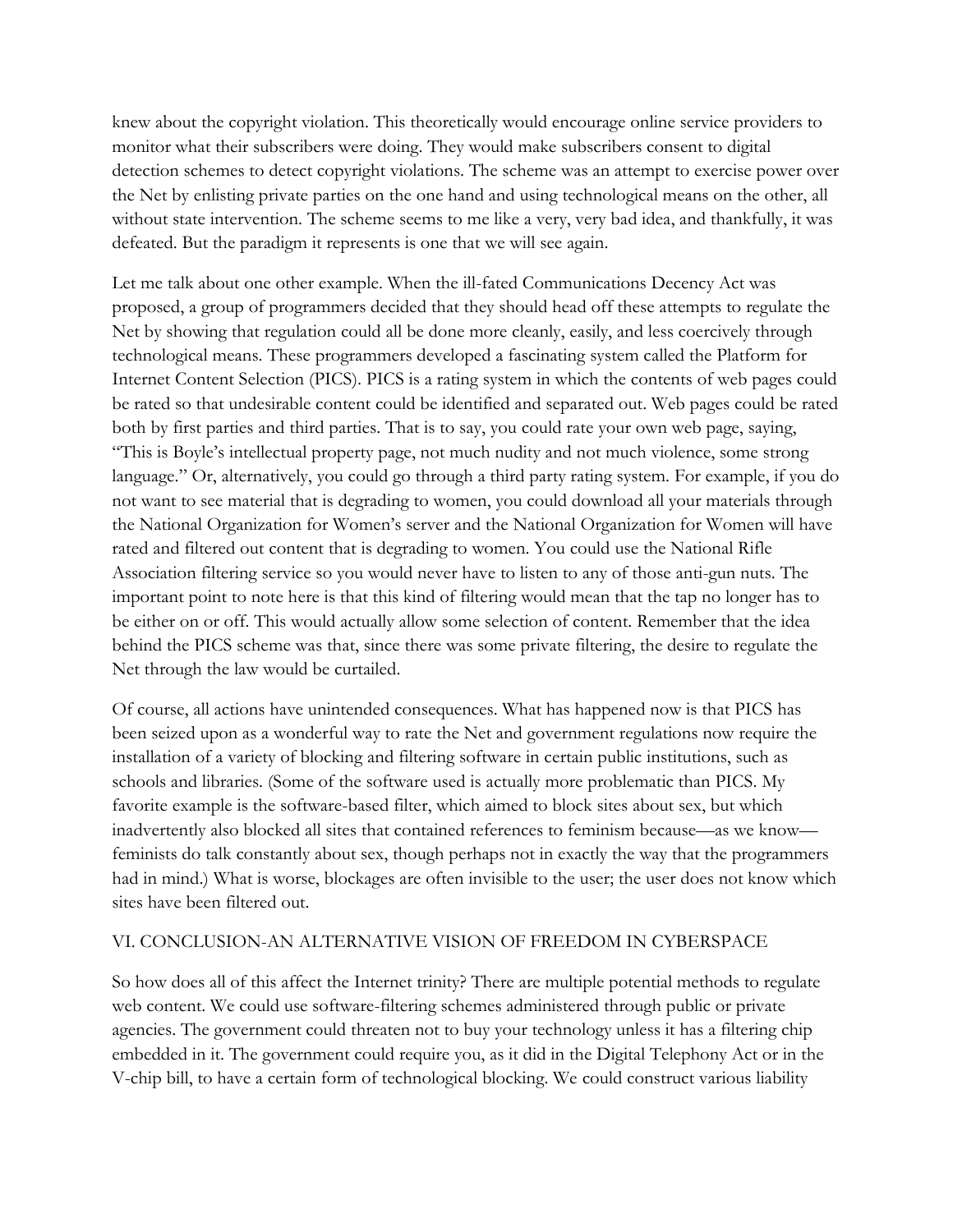schemes designed to regulate content. All of this suggests that the world is a little bit more complicated than we had thought.

If you put all of this together, it might suggest an extremely unpleasant vision of the future where we would have many of the bad things of the libertarian vision without the good things. It might seem that this conjures up a world in which we have a communications technology which can be regulated, which can be filtered, which can be shaped in various different ways by both public and private parties. We could have digital "spite fences" blocking off certain kinds of content and limiting free expression.

However, I would like to suggest an inversion of that picture. To me, one of the interesting things about the Net is the two stage argument I have tried to bring out today-the apparent fit between libertarianism and the Net, and then the problems that arise when we examine the Internet trinity closely. Indeed, although it seems that the Net fits libertarianism neatly, there are actually ways in which I think the Net will be deeply subversive of libertarianism and perhaps even subversive of the boring drone of the neoliberal Washington consensus.

Why do I say that? Well, one of the ways in which a libertarian vision of the world resolves problems is to hide the problems inside the concept of property. We just say that we will give everyone property rights and they can make their private decisions inside the shield provided by their property rights. Of course, we have no cause to judge private decisions. So any kind of contentious decision put into the private workplace, or in the context of private ownership, and any kind of involvement by the state is intrusive. On the Net though, it seems to me it is extremely unlikely that we could maintain this vision, which hides public power behind the idea of property rights. The idea is that I should be able to say this is my house and I can let people in when I want to and tell them to leave when I want to. This is my shop, I own this shop and I can tell you whether or not you should be able to form a union. There is a kind of physical, tactile element involved. It is much harder to have that kind of absolutist, concrete vision of property when the property involved is intellectual, rather than physical. A man's home may be his castle, but what about a corporation's business method patent? Somehow the public choices involved in the creation and enforcement of the regime are a little more obvious.

The second point is that increasingly on the Net, libertarians, as well as other people, have been seeing some of the problems caused by the construction of the architecture that I am describing. Namely, they realize there are a variety of different ways, different paths, along which this medium could develop. Some of these architectures will encourage this kind of behavior, some will encourage that kind of behavior, some will give power to this group, some will give power to that group. There is a realization that the construction of this architecture is actually an appropriate subject for public debate and discussion. The development of the Net is not merely neutral. It is not just going on in the background, not just "the way things are." It is actually something that needs to be subject to democratic decision and debate.